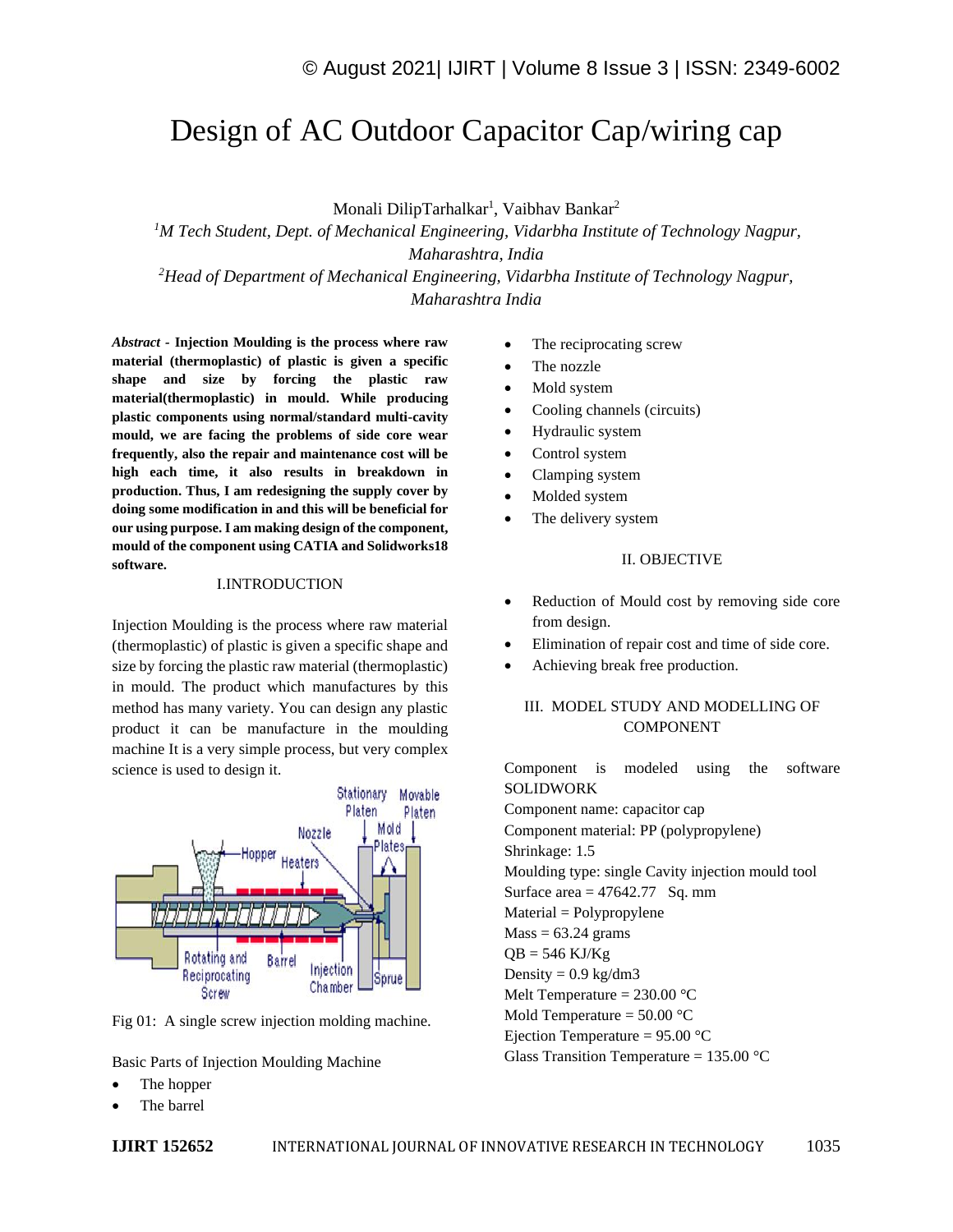

Fig 03: Drafting of Component

# IV. DESIGN OF MOULD

We have designed the mould by using the Two-plate mould having one parting line with single cavity without gating system.

# Design calculation

Many calculation to be made to predict the weight of the component, Shot Capacity, Plasticizing Capacity, Clamping Capacity, on which machine mold to be loaded, plasticizing and shot capacity of the machine, etc. The result are tally with simulation result.

Surface area  $= 47642.77$  Sq. mm Material = Polypropylene  $Mass = 63.24$  grams  $Q_B = 546$  KJ/Kg Density =  $0.9 \text{ kg/dm}^3$ Moulding Temp = 250 D C

1. Shot Capacity  $Ns = (0.85 \times W) / M$  $W=S_v$  xDensity x C  $Sv= 100 \text{ cm}^2$  $W = 100 \times 0.9 \times 0.95$  $W = 85.5$  gm.

 $Ns = (0.85 \times W)/63.24$  $Ns = 1.14 = 1$ 

2. Plasticizing Capacity Np = (0.85 x P x Tc) / (3600 x M)  $Tc = cycle$  time  $Tc = (M \times 3600) / P$  $M = Mass = 63.24$ Plasticizing Capacity of Machine = 40 kg/hr Tc =(63.24 x 3600) / (40 x 3600)  $Tc = 1.58$  SEC  $P = Ps x (Q<sub>A</sub>/Q<sub>B</sub>)$  $P = 40$  x (239.4 / 546)  $P = 17.538$  Kg/Hr  $Np = (0.85 \times P \times Tc) / (3600 \times 63.24)$  $=(0.85 \times 17.528 \times 15.8 \times 10^3) / (3600 \times 63.24)$  $Np = 1.03 = 1$ 

3. Clamping Capacity  $Nc = C/(Pc x Am)$  $C =$  Rated capacity of clamping = 800KN Am = Projected area including runner and sprue for moulding  $Pc = Cavity$  Pressure Approx. = 63 Mpa  $Nc = 800/(63 \times 10^3 \times 47642.77 \times 10^{-6})$  $Nc = 0.27 = 1$  Assume.

Select the minimum number of cavities possible  $= 1$ cavity

Determination of number of cavity From the above calculation shows single mould cavity.

Runner Diameter  $D = (\sqrt{M} x^4 \sqrt{L}) / 3.7$  $D = \text{dia}$ . Of runner (mm)  $M =$  mass of moulding (g)  $L=$  length of runner (mm)  $D = (\sqrt{63.24 \times 4 \sqrt{38}})/3.7$  $D = 5.33$  mm

Gate calculation  $H = N x T$  $H =$  depth of gate (mm)  $T =$  wall thickness (mm)  $N =$  material constant.  $H = 0.9$  x 3  $H = 2.7$ mm

 $W = (N x \sqrt{A}) / 30$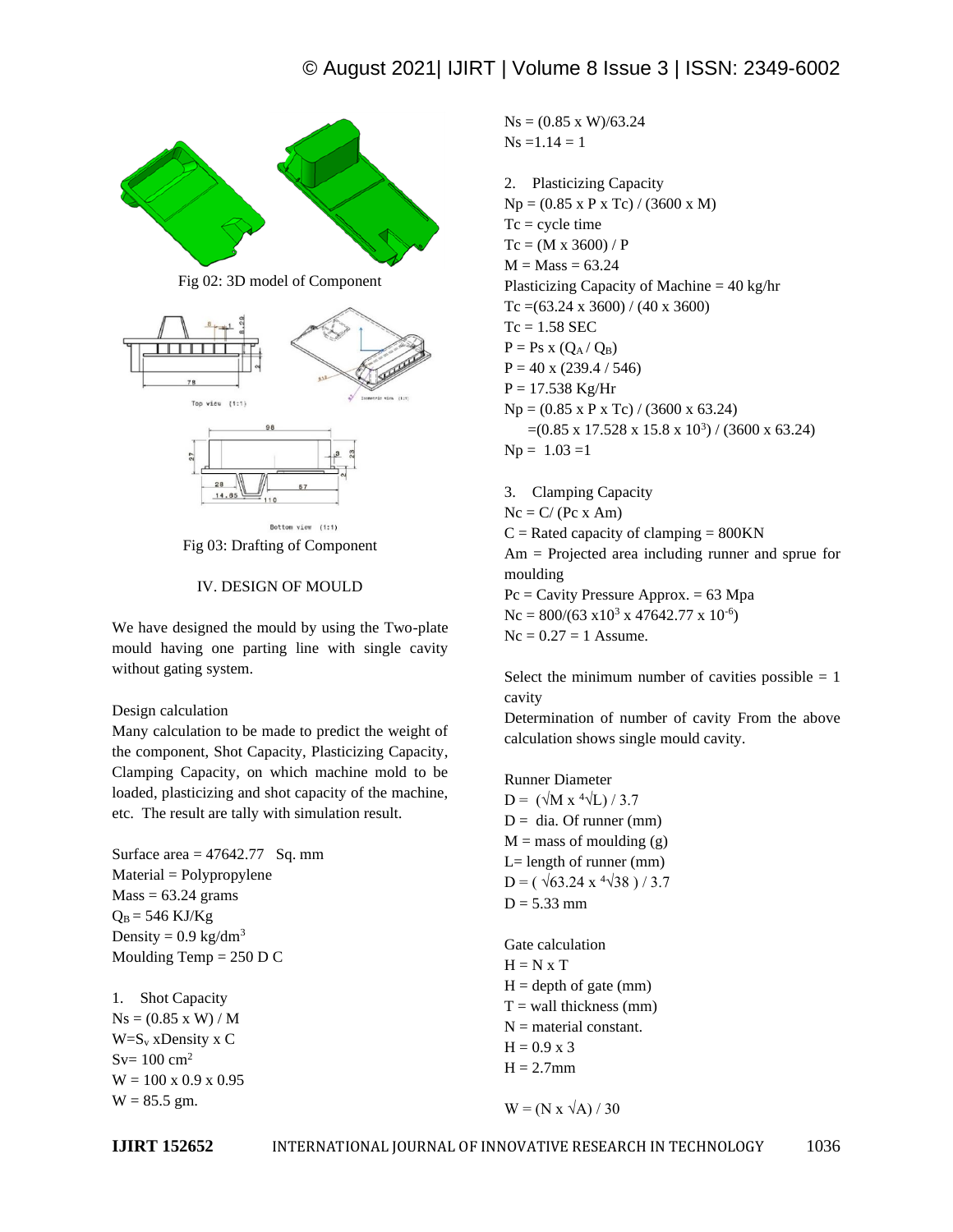# © August 2021| IJIRT | Volume 8 Issue 3 | ISSN: 2349-6002

 $W =$  width of gate (mm) A = surface area of cavity  $(mm^2)$  $W = (0.9 \times \sqrt{854147.79}) / 30$  $W = 27.72$ mm

### V TOOL ASSEMBLY

Tool assembly is done in modeling software, includes the fixing of upper plate and lower plate into the mould base. After this the 3D model is converted into 2D for manufacturing purpose.



Fig 04: 3D view of Tool Assembly.



Fig 05: 3D Wire Frame View of Assembly of Tool.



Fig 06: Exploded view of upper die plate, component and lower plate.

### VI. CONCLUSIONS

In this project, we carried out the Design of Ac Outdoor Capacitor Cap / wiring cap. The complete injection mould tool is designed for fabricating AC Outdoor Capacitor Cap / wiring cap by using solidwork. The analysis for plastic flow is carried out using solidwork. All the results viz. fill time, temperature at the end of fill, weld lines, air traps, Ease of fill prediction are analyzed and also we have design the mould tool assembly for AC Outdoor Capacitor Cap / wiring cap by considering standard design consideration and it has not shown any error in the mould flow analysis.

#### ACKNOWLEDGMENT

I would like to take opportunity to thank those who made this a success. I would like to express my thankful to Prof Vaibhav Bankar H.O.D of Department of mechanical engineering and all the staff, friends and family who aid me directly or indirectly in completing this project successfully.

### **REFERENCES**